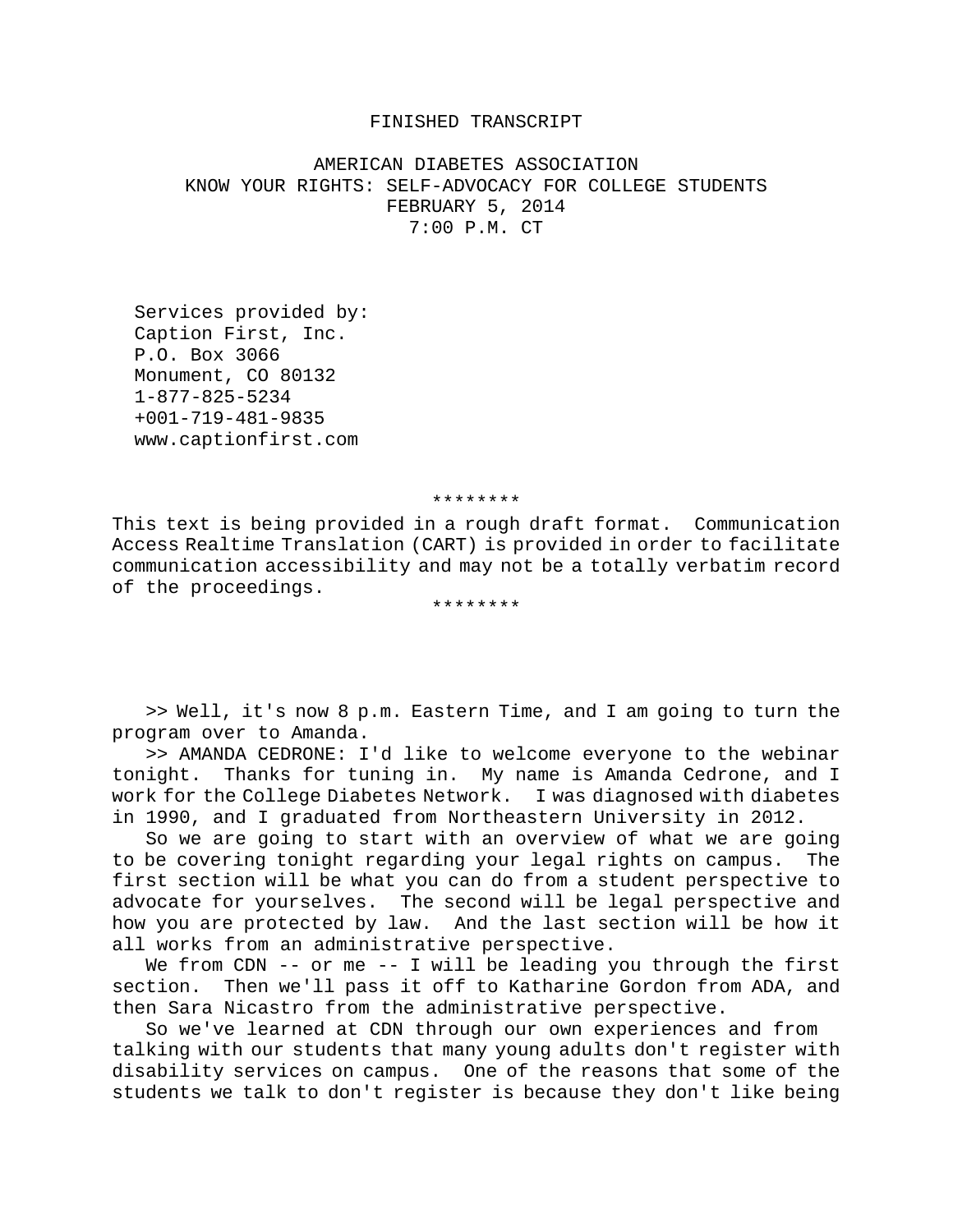associated with the word "disability," and because of that, I'd like to share a new description of that word with you.

We just had a conversation, the CDN team, with a researcher who focuses on disabilities, and she a nice way of describing the word "disability" that I wanted to share with everyone. She said that "disability" simply refers to something that influences how people<br>treat you and their assumptions. It's not the individual; it's the It's not the individual; it's the product of their environment.

We are going to move to our first question. So if everyone could just tell us who they are.

Okay. So we have a lot of parents out there.

Then moving on to the next slide, we're going to talk about the disability services office. So the disability services office is the central resource for assistance on campus. This is where you'll register as a student with diabetes and, with the staff help, determine the type of accommodations that you'll need. We've also seen them called auxiliary services at some schools, so keep that in mind if you don't see "disability services" on your school's website. Again, it's important to register as soon as you get to campus. As most of you are probably aware, diabetes can be unpredictable at times, and you never know when (Inaudible) will change your plans for the day, especially in the first few weeks of college when your entire schedule changes.

Your disability services office may be called something different from what's mentioned here. Just know that there will be someone in charge of accommodations at your campus. If you are not sure who it is, try checking in with the health center or student affairs.

And some people look to their 504 plan in high school as a rubric for their accommodations in college, so keep that in mind. And another important thing to remember is that anything you tell disability services will remain confidential. Your privacy is protected by federal law, so don't worry about anyone else learning information about you that you didn't tell them about yourself.

Just keep in mind that privacy isn't an absolute right. While generally it should be protected, in some circumstances, such as<br>mandatory reporting or suicidal ideation, it's not protected. Also, mandatory reporting or suicidal ideation, it's not protected. if parents claim students as dependents on IRS forms, schools can disclose records, although some schools are more protective than others of student records.

So moving on to why you should register with disability services. Disability services serves as a safety net for students with diabetes. If you are aren't registered with disability services, you aren't guaranteed any sort of accommodations for any problems that may arise due to your diabetes, even if it's an emergency. Registering for disabilities isn't retroactive. Therefore, if you fail a test because of a low or high blood sugar and you haven't registered, you will have to accept the grade. Keep in mind that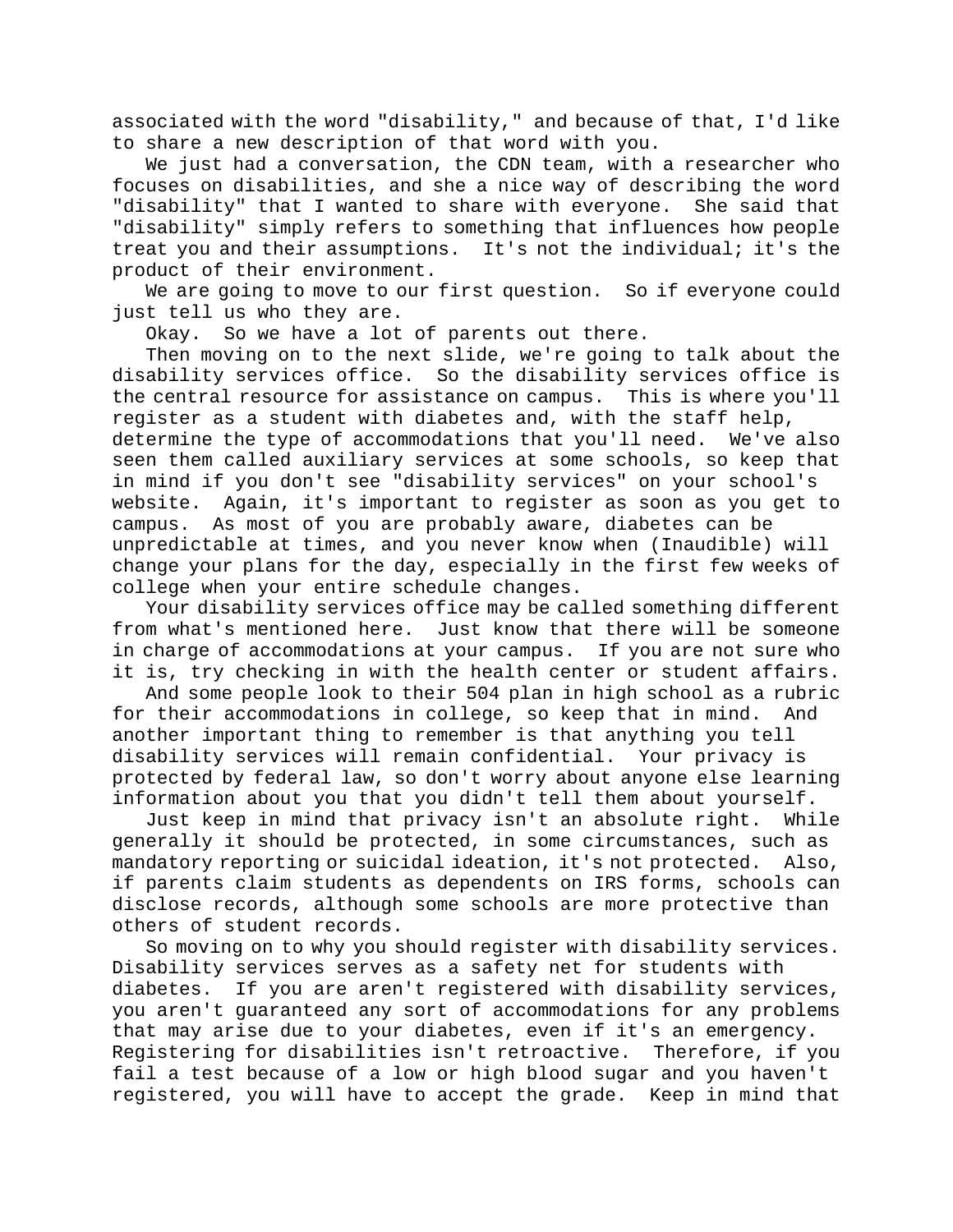low or high blood sugar can seriously affect your academic performance. Maybe you think you can get a good grade on a test while your blood sugar is 300, but you are paying a lot of money for school, and you should want to do it to the best of your ability. Some professors don't allow food or drink in the classroom, but if you register with didn't services, you can add this as an accommodation.

Accommodations also apply to student housing, for example, where you live, proximity to food services, et cetera.

Now moving on to another question. Has diabetes ever affected your academic performance that you did not disclose to your professor?

Okay. So now we're going to talk about the advantages and the disadvantages of disclosure. As we touched upon, many people delay the decision that they have diabetes because it can be a very personal and emotional thing. We want you to understand both the advantages and disadvantage of disclosing this information to disability services and campus administrators. There are different positives and negatives to disclosing your diabetes in different situations. Right now we're going to focus on campus administrators.

As far as disadvantages, some people find that disclosing can bring up conflicting self-images. Again, for example, they might feel uncomfortable with the word "disability" because most of us don't identify with it. In addition to that, it can be hard for some people to talk about such personal things with strangers or people that they aren't close to. Some people fear that they will be discriminated against because of their diabetes, but please understand that this is not the case and that there are laws in place to protect you from such discrimination.

The advantages of disclosing your diabetes to campus administrators are that it will allow you to receive the accommodations you need to succeed in school; that it provides protection to you through the Americans with Disabilities Act, and it can improve your self-image because you are advocating for yourself.

Now we're going to talk about when and how to disclose. So different schools are different. At a lot of them, the first couple of weeks of school are usually when you're required to register with disability services if you want accommodation. Once you get to campus, you should call your campus disability service staff and get the exact deadline to register so you don't miss it. And it's really important not to miss this window, as you may not be able to register when it's over. In addition, some professors want you to disclose that you've registered for disability services and that you have diabetes in the first two weeks of class so that they're aware of anything that may come up over the course of the semester.

Check in with your professors sooner rather than later. We're suggesting after one of the first few classes to mention it to them.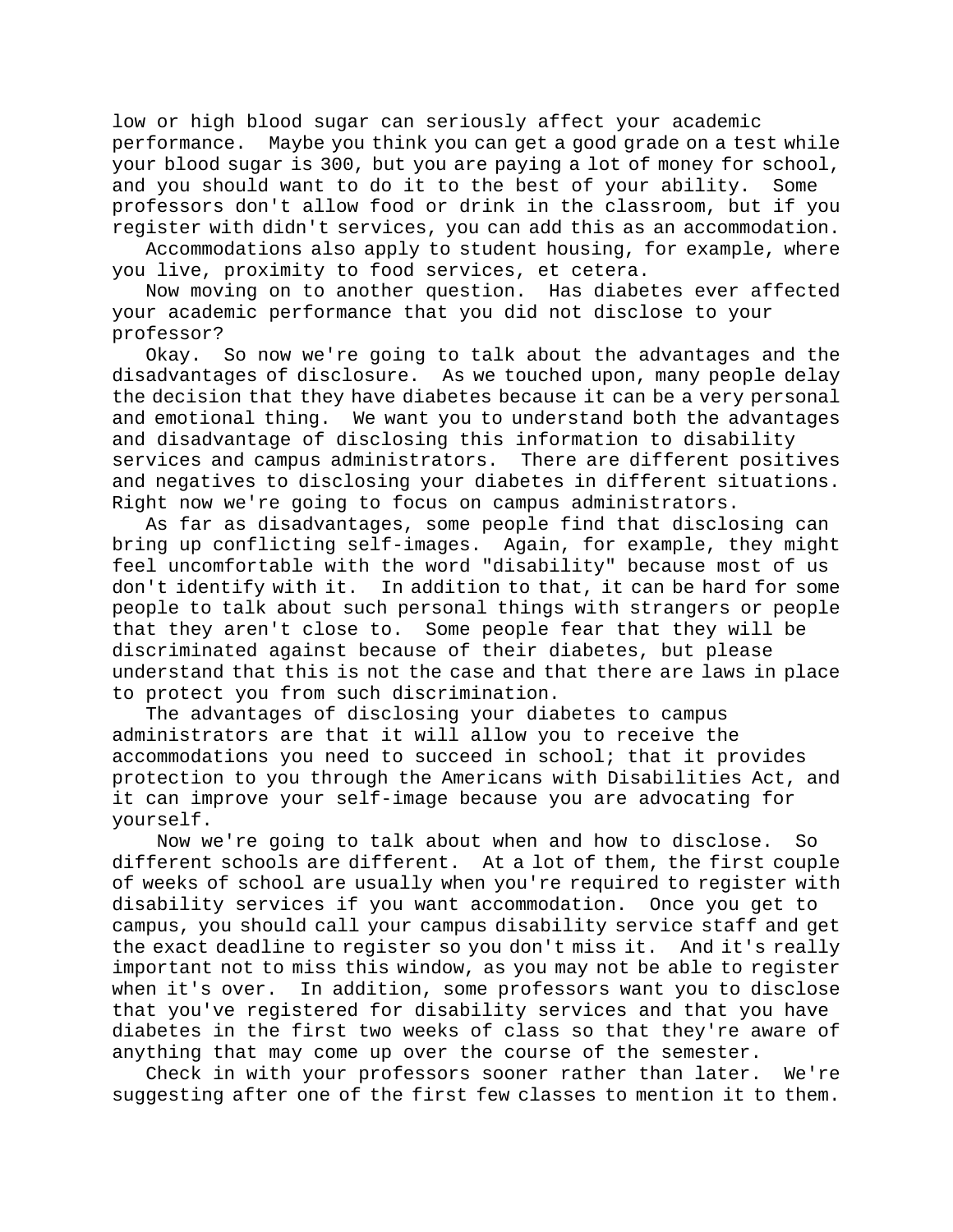And when it comes to registering for disabilities, you will be given some forms to fill out, and they'll walk you through the process from there in the office. But if you are letting a professor know about your diabetes, you may want to give him or her a quick run-down on what type 1 diabetes is and what may come up during the semester. That way if something does come up, you already have a personal relationship with them and they know what to expect.

The CDN team is currently updating our website, and when we are done, we will have a type 1 cheat sheet that students can print out and give to their professors, and we will be sure to let you all know when that's up.

We have another question. Do you feel comfortable disclosing your diabetes to staff and faculty at school?

Now we're going to talk about diabetes emergencies on campus and how you can protect yourself when these happen. Earlier we mentioned some of the situations in which it would be helpful to have accommodations from disability services, such as high or low blood sugars. So they're just a part of life with diabetes sometimes, as you all know. But now we want to talk about the more extreme emergencies.

Often when you move to college, you have to build a new support system, and that's really exciting because it means you're meeting all sorts of new friends, but it can also be daunting for people. It's really important to find friends that you trust who are willing to help you in an emergency and that you can count on, and that can be your resident assistant, a faculty advisor from your CDN chapter, your roommate, or even friends of the family that live close by.

Something else to keep in mind is that if you drink on weekends, you should know the effect that it has on your body and, again, have some sort of safety net. Alcohol causes low blood sugar in people with diabetes, and it may not happen right away. So if you are drinking, make sure a friend that you are out with is aware of what may happen later on. On that note, you should always have a medical alert ID on, and that way no matter what emergency arises, emergency personnel will know you have diabetes.

Now Katharine will be discussing the legal portion of this webinar.

(Beeping)

>> Katharine, please press star 7.

>> KATHARINE GORDON: Hi. This is Katharine. Sorry about that. And I am one of the -- I am the Director of the Legal Advocate Program here at the American Diabetes Association, and some of my work has focused on college and diabetes. And so what I'm going to do is talk about federal laws, the Americans with Disabilities Act, and Section 504 of the Rehabilitation Act in particular, some differences between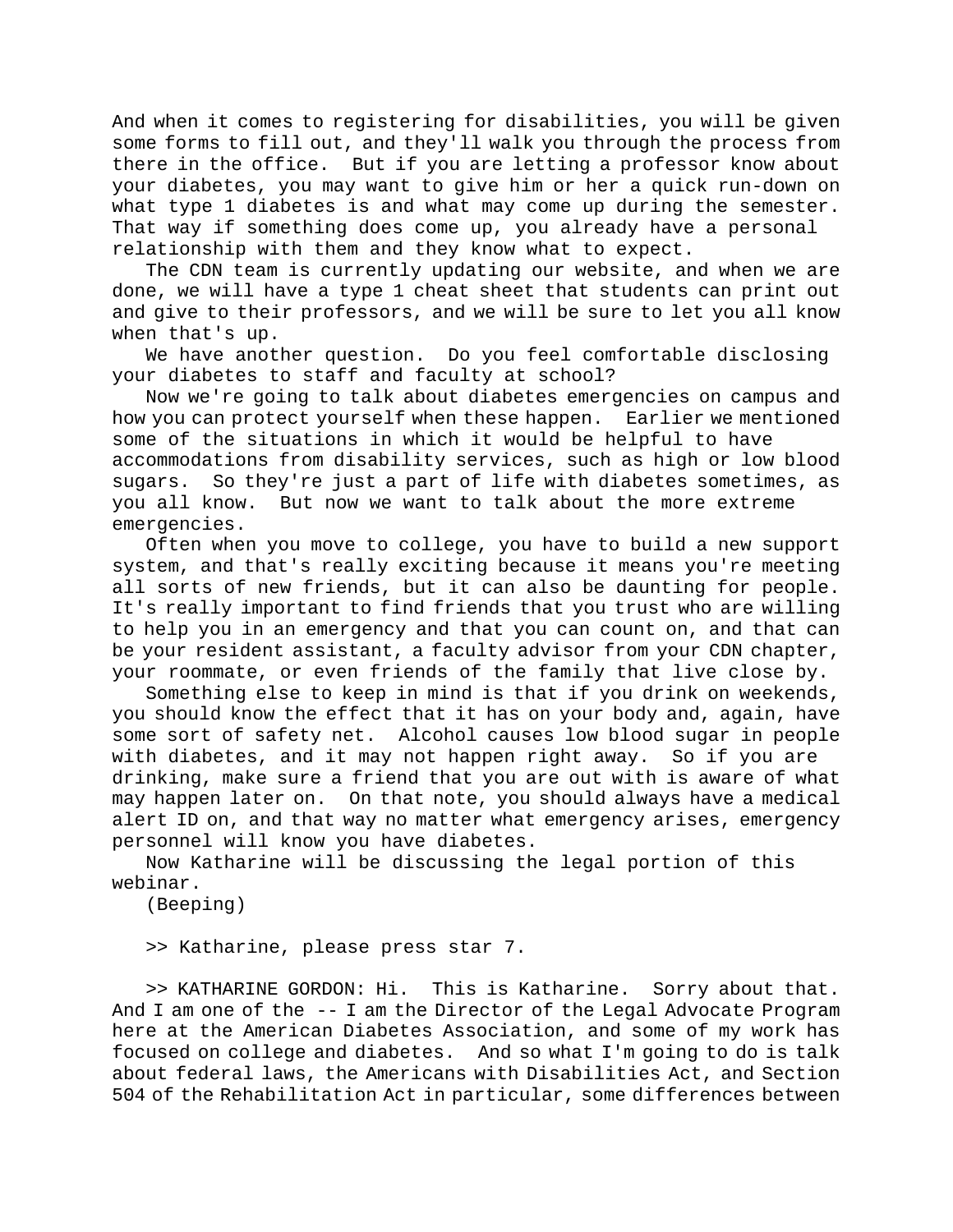K-12 and higher education, admissions issues, questions about -- >> Something happened to our shower door.

>> KATHARINE GORDON: I'm sorry about that. And also, the other thing as well is that --

>> The conference has been muted.

>> Excuse me. Katharine, I muted the line, so will you please press star 7.

>> KATHARINE GORDON: Hi. I'm sorry about that. Let's get going here.

And also, accommodations aren't just something of the classroom, but they also are something that can go outside in internships or in sports or in a wide variety of things. We'll also be talking about how you can resolve problems if they occur.

So first of all, some of the key laws are the Americans with Disabilities Act and Section 504 of the Rehabilitation Act of 1973. And as Amanda mentioned, these are -- sometimes disabilities is a difficult term for us to understand, but the reason behind these laws was that people were realizing that people who had impairments of certain kinds weren't getting a fair shake, were being judged by people who, out of their stereotypes, fear, and ignorance, were holding people back. So that's really what these laws are about.

So in terms of what these laws are, they protect people who have a disability, and diabetes is considered to be a disability. It impacts your -- it impacts your endocrine function, it can impact your ability to eat, to take care of yourself, and it's pretty widely recognized that diabetes is a disability under the law.

Also, it protects people from a wide range of treatment. Sometimes it's outright harassment, and sometimes it's accommodations, or sometimes it's being excluded from a program or activity. Accommodations are really not about giving somebody a leg up but really leveling the playing field.

And now I wanted to talk a little bit about some of the defenses that you may run into if you are not getting what you need. Sometimes schools will just outright say that the law doesn't really apply to them. That's generally going to not be true. For Title II of the Americans with Disabilities Act, public schools are always covered. Title III, private schools, they're always covered. If they are a private school doesn't mean that they get out of their obligations. And also, religious schools, while they are not covered under Title II or Title III, if they receive federal funding -- which almost everybody does -- almost every single school does -- then under Section 504, they have the same obligations and responsibilities to give you a fair chance at school.

One thing that I have seen as a problem is sometimes a disabilities services center may not think that you qualify because you don't need academic accommodations or you may be the top of your class. However, it's important to realize that no matter your academic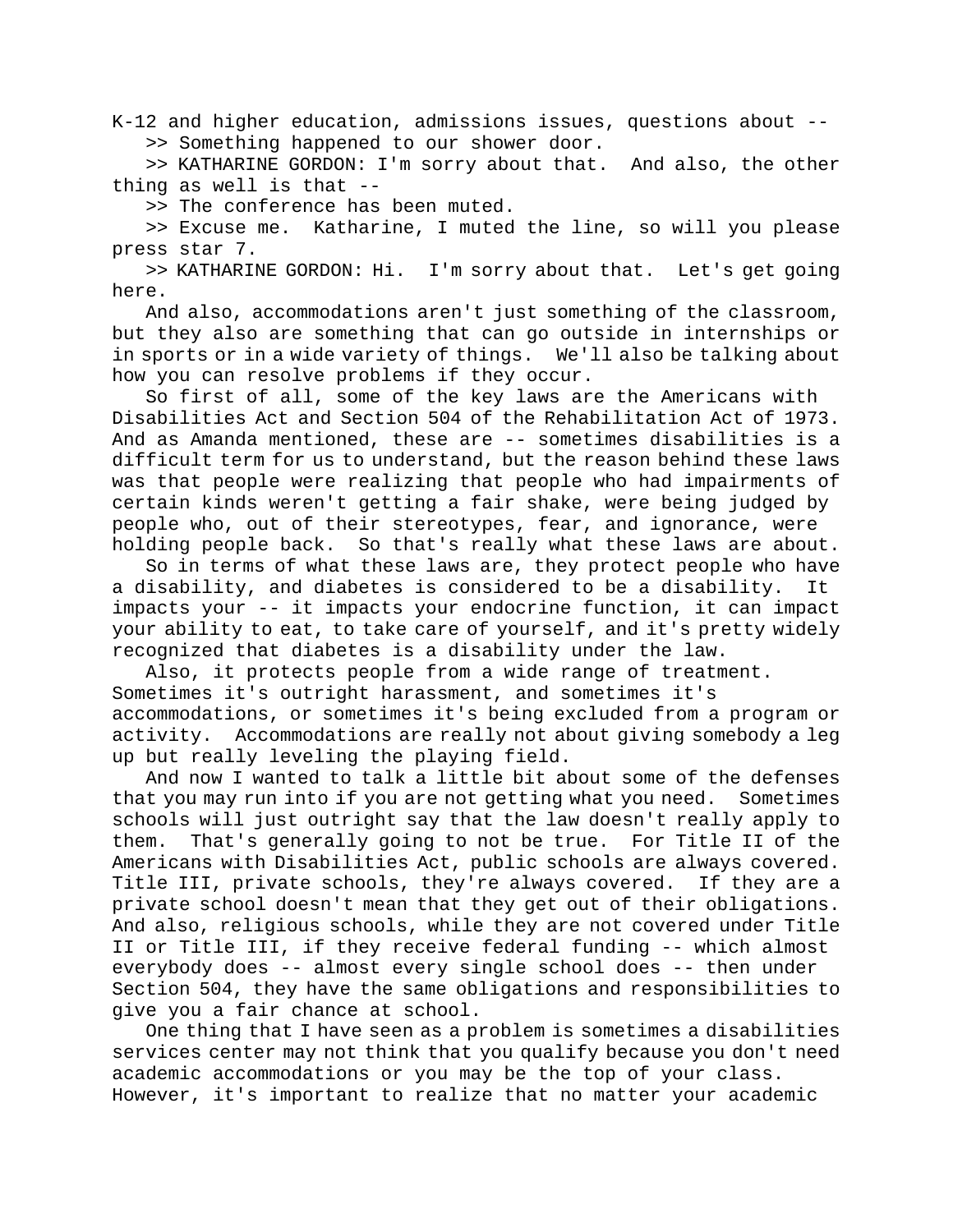performance, as a person with disabilities, you do qualify for protections.

Another thing that may occur is that sometimes professors are given a lot of power and are given a lot of opportunity to decide what can be done in a classroom. However, it's important to recognize that, really, the professor does not have complete control. The professor might not like it that you have a drink in the classroom. The professor might not like it that you need to have a test scheduled at a different time. But that really is not something substantive. If you -- if a professor says you need to do these tests and these papers, yes, you will need to do that. But if a professor says that he wants you to take a class makeup session at this time, you might have some ability to get accommodations for that.

Another thing as well is -- we hear is undue burden, and that's similar -- it's a very high standard. It's, for example, not an undue burden for you to be able to have a test scheduled at a different day in a different classroom, for example.

And now I wanted to talk about K-12 education and higher education. I think that many of you in your K-12 experience have worked a lot with your schools to get the care and accommodations you needed, and that went from a continuum of what you needed as a kindergartner was very different than what you needed as a high school senior. And so we see sort of a progression from a lot of care to independence, and at the college end, postgraduate level, it will very much be independent, so that's one thing to keep in mind.

Another issue is in K-12, public schools have an absolute obligation to provide you with a free appropriate public education. You have to be allowed in your local school. You have to be given an education whether or not the school would like to or not. Whereas, in college, it's really an issue of you having equal access. So you should be able to take any class, you should be able to get the accommodations you need. You should be able to be treated fairly. But there's not the same obligation on the part of the school to provide you with something special that is required under K-12.

Another big issue is that it's the school's responsibility to identify children who may have a disability of whatever type in K-12. However, it's really the reverse in college. It really has to be the student who decides to disclose and decides to ask for assistance or help. This is what Amanda was talking about regarding disclosure. Because now it's really on you.

Another big difference is that the types of accommodations are generally not going to be as formal. There isn't, for example, an official college 504 plan or college IEP plan. However,

nonetheless, the 504 plan and IEP are going to be very, very useful tools to bring with you so that the college can understand what are the things that you might need.

Another huge issue as well is who is going to be doing the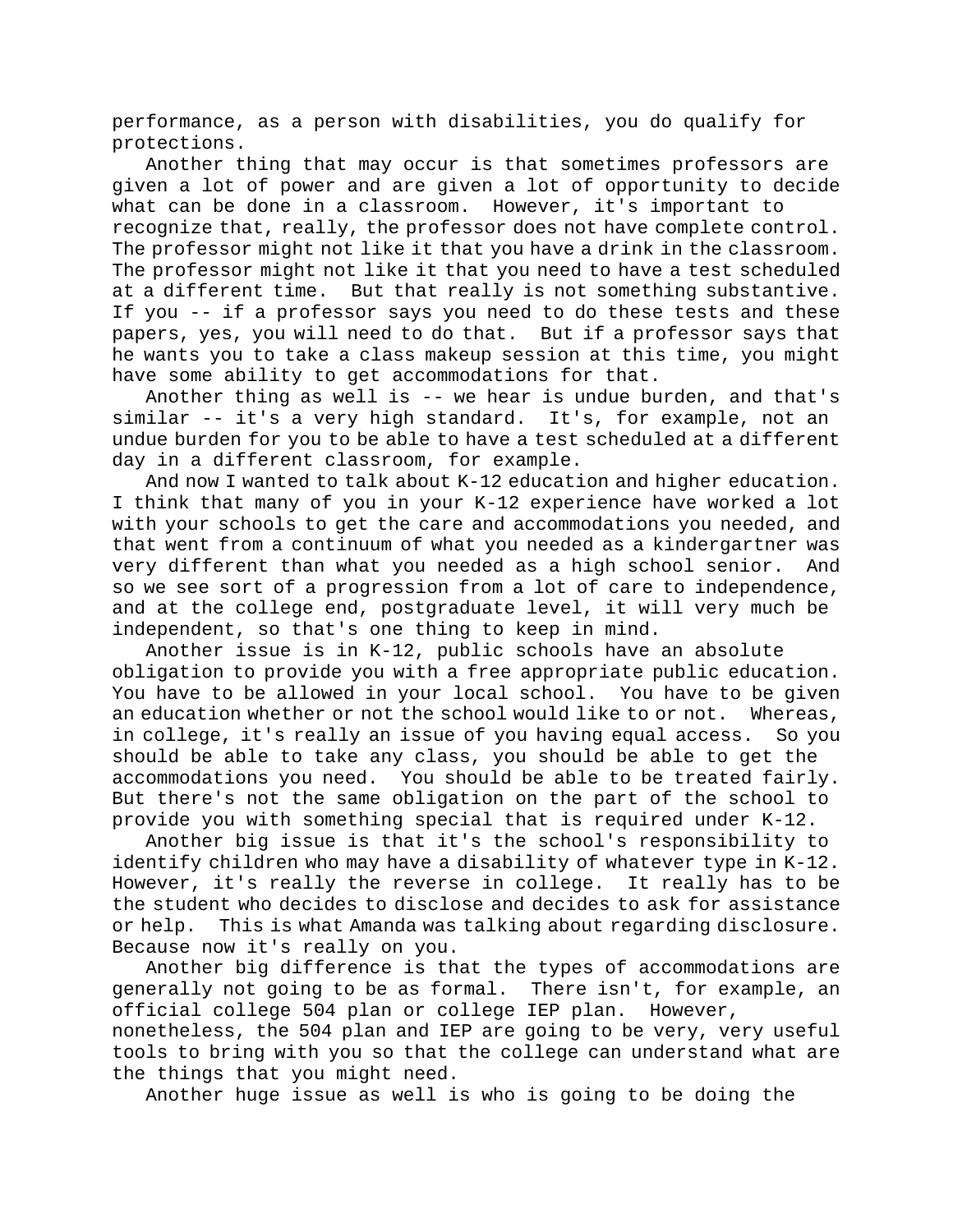communicating. In the K-12 setting, it certainly will be the parents. However, in the college setting, it will be the students who will be taking the lead on their -- on determining what they may need as a result of their diabetes, as they will with almost any other aspect of their college career.

And I wanted to talk now a little bit about admissions because I know that there are a lot of parents here, and so we wanted to talk about this because you may be thinking about what will happen when your child goes out of state next year or your child decides what would be the best place to go.

One of the things that's important to emphasize is you do not have an obligation to disclose that you have diabetes, and it's actually illegal for schools to ask at the admissions stage. And this is primarily because we want to make sure that a school is being honest about its reasoning. We don't want a school to just decide, oh, you have diabetes, let's not admit you. We want to make sure that - and they might say, oh, well, you didn't have good enough grades or you were -- you didn't meet certain other requirements. We want to isolate it to show that there was discrimination if it occurs.

An example of this, which is something that I have seen and I have worked with, is, for example, a police academy program at a community college retracts admission after a medical exam. That would be an example where, at that level, you can see that there was discrimination.

But there are several things that you can do. One of the things that you can do is you can do research before admission. You can check to see whether there's a CDN chapter. There are about 40 CDN chapters across the country. You can also do a wide variety of Web research. You can also ask your healthcare team if they know of place that is provide very good environments for people with diabetes, and as well, any connections that you have to the diabetes community, whether it be a blog, a website, a support group, a step-out team, any of those could be very good resources for you to find a school that would meet your needs in all varieties, your academic needs, your athletic needs, and your diabetes needs.

And the other thing is you can always ask any of the questions you have or concerns you have about diabetes after admission. So once you get your admissions letter, you can call up the health center, you can call up the disability services office, and you can figure out exactly what would be the best place for you to go and to know exactly what you'll see when you come to college.

And I wanted to now talk about a very fun subject, standardized exams. Standardized exams also provide you legal protections under the Americans with Disabilities Act. And I wanted to talk first about two different kinds. Some are going to be state licensing agencies. This will be generally after you've been in college a while. But examples might be a medical board, a nursing exam, a bar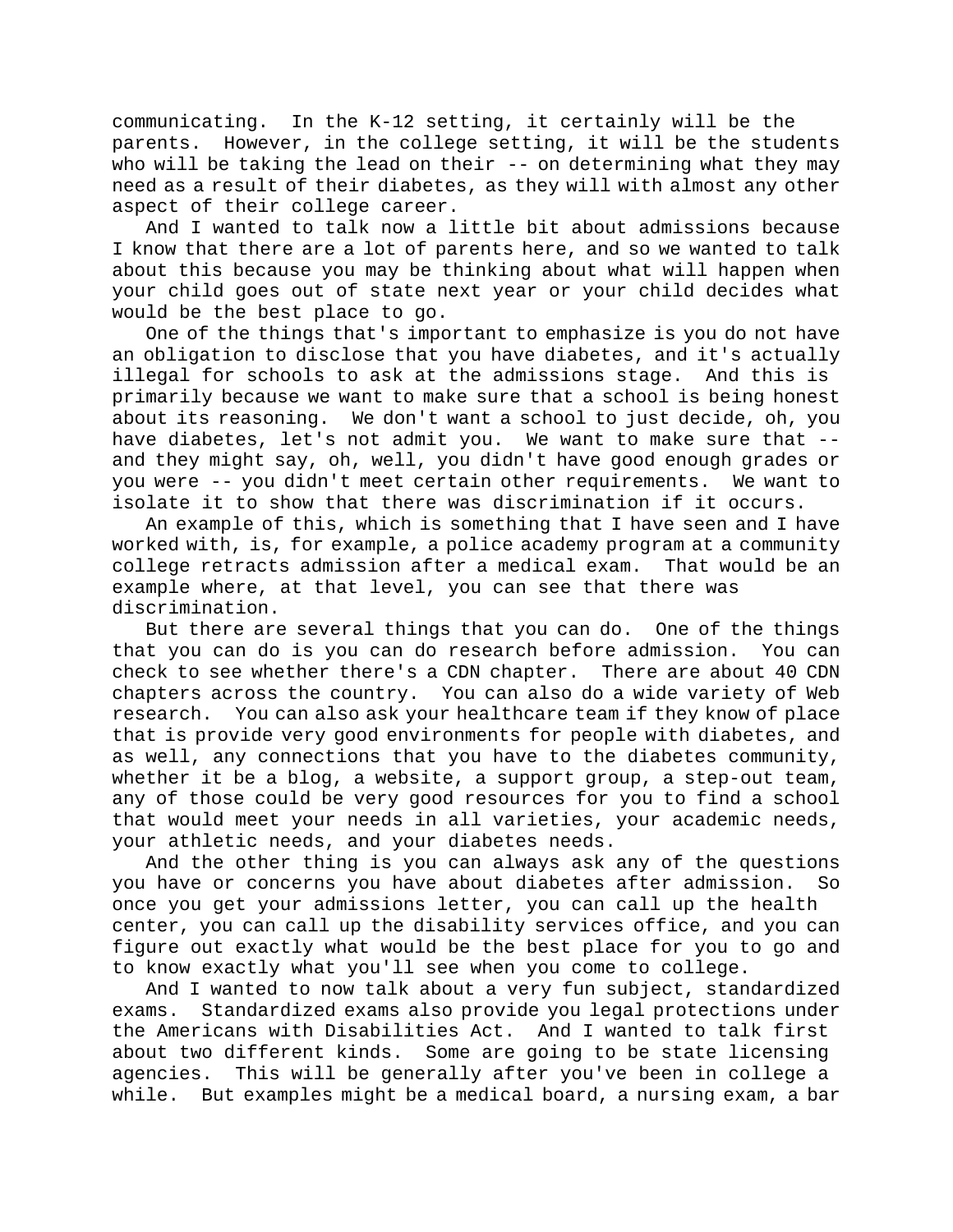exam. Those are all cases where you have protections and you have rights to accommodations.

Again, ADA Title III are private organizations, these will be exams that most of you have probably taken or, in fact, may be attempting to take in the near future or are studying for. So that attempting to take in the near future or are studying for. includes the SAT, AP, GREs, LSAT, MCAT, GMAT, a wide variety of exams.

One of the things that's incredibly important to do, though, is to make sure that you can bring in the supplies you need, including CGMs, including diabetes pumps, including insulin pens, including syringes, including food, because sometimes there are very, very strict policies on what can be brought into an exam, and I have seen situations in which a person has not said that they need

accommodations and then are at the door told you can't bring in your diabetes pump. While that is a problem and we can work to address that, the best thing to do is to check well in advance and make sure that everything is cleared.

Another thing about accommodations that you may see is that it's quite unlikely to get extra time on your exam to actually take more time answering the questions. So if you were to say I need time and a half, that would be an unlikely accommodation for any of these agencies to provide. However, time for extra breaks is something that makes a lot of sense and is a very, very common accommodation for people with disabilities.

Another thing that is important to recognize is that there's been a very good change in the regulations for standardized tests, which really are explaining that the testing agencies need to take into account your past history. One of the things that occurred a lot was that the organizations would try to say that the person didn't have a disability or didn't have a right to certain accommodations, even though you might have a 12-year history of receiving accommodations. And so recently, the Department of Education and Department of Justice changed specifically the regulations which specifically say you need to take into account these. So it says when considering requests for modifications, accommodations, or auxiliary aids or services, the entity gives considerable weight to documentation of past modifications, accommodations, or auxiliary aids or services received in similar testing situations as well as such modifications, accommodations, related aids and services provided in response to an IEP or 504 plan.

So while you may not have an IEP or 504 plan at college, they still remain a very, very important thing to keep with you and to keep good records of.

So now I am going to move into a different realm, which would be outside of the classroom, which would be clinical courses, internships, and jobs. And there may be other courses as well. These are all real examples that I have encountered. So a clinical course might be a nursing student wants to carry glucose tabs with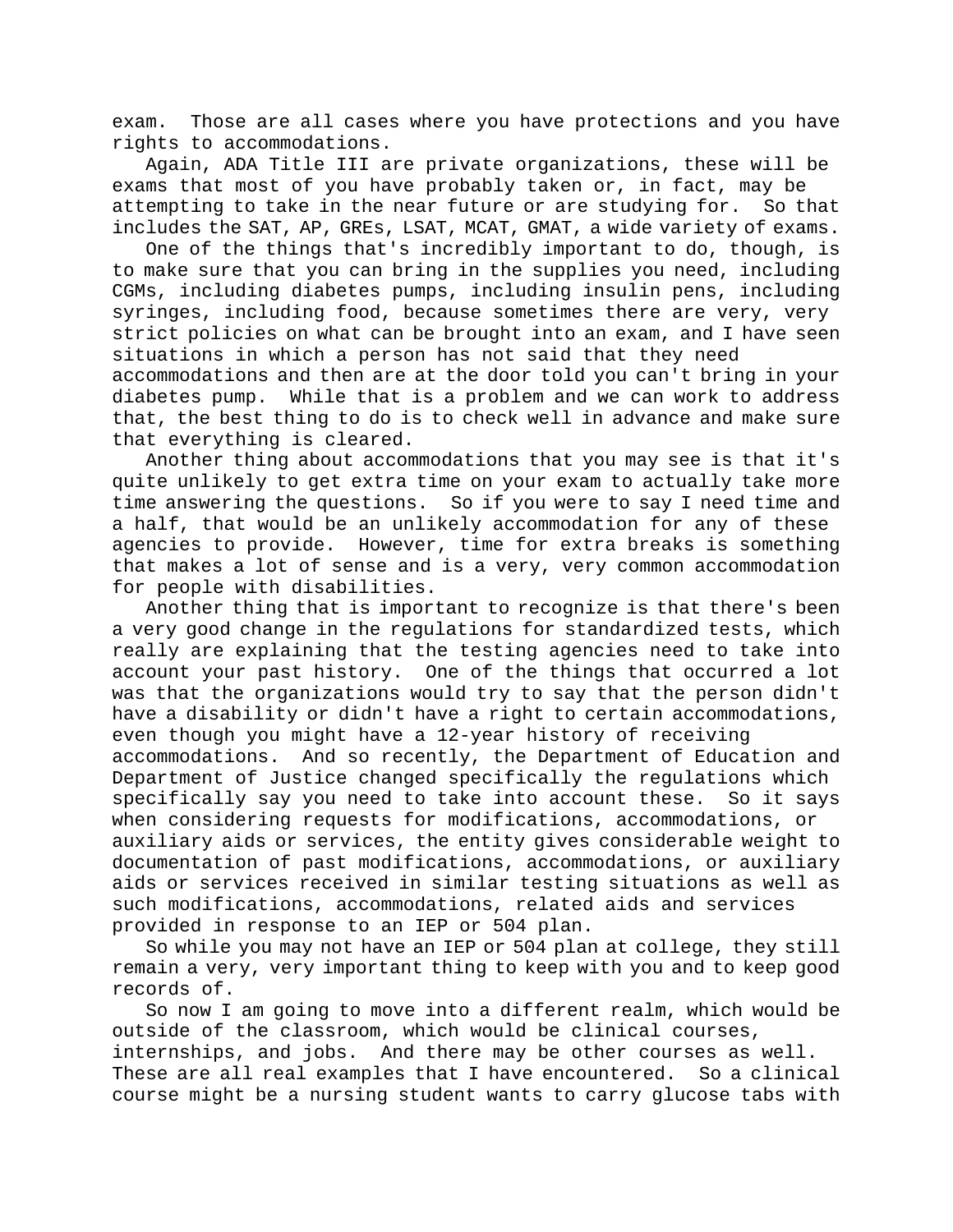her, but her instructor says no, she is not allowed to. That's against policy. This would be an example where a nursing student would want to go to her disability services office and ask for help and ask for help explaining that she has the right to those reasonable accommodations.

Sometimes there may be rules that don't make sense, and those are rules that you can sometimes challenge.

Another area can be internships. Another example that we've seen would be a student who wants a private place to test blood glucose. Again, that's an area where you do have rights. You particularly do if the school is providing support or funding for the program, like let's say a school sets up a certain number of students with a teaching internship program. The school needs to make sure that it's not supporting an organization that is being discriminatory. So that's an example where, again, you could state that you do need reasonable accommodations.

Another thing that may arise would be jobs where, again, an on-campus recruiter for police department may ask if you have diabetes. There again, that might be a violation of the Americans with Disabilities Act because you're not allowed to ask potential employees about their health conditions before you give them a job offer.

Another example that I saw, a person had a question while registering, was in one school, they say that people with diabetes can't take SCUBA diving classes. You know, that's a thing where that isn't accurate, and that's a thing that you can fight against because, in fact, there are many people who have diabetes are very accomplished SCUBA divers and even SCUBA diver instructors

So I wanted to just ask if anybody had had difficulties with an internship or a job or a class because of your diabetes. And if you'd like to put down anything that's happened to you, that would be great.

Okay. So we're really seeing a big range where people have had a wide variety of things occurring. Some people haven't gotten the accommodations they've needed. Some people have been harassed. And there are many other ways in which a person may not get the treatment that they need at work. So we can see kind of a mix here.

Another area that I'm going to talk about is athletics, and athletics is an area where you also have protection because, essentially, the Americans with Disabilities Act and 504 is all about equal participation. These are real examples, unfortunately. In one case, there was a student who had won a scholarship to be at her university, but in the next year she had a different coach, and the coach felt that people who had diabetes were not good athletes, just period, and the coach just decided to not play her. That was a case where we were able to work with the student, and she was able to be transferred to another school, where she was able to play and had a fantastic time the rest of her time. But again, an area where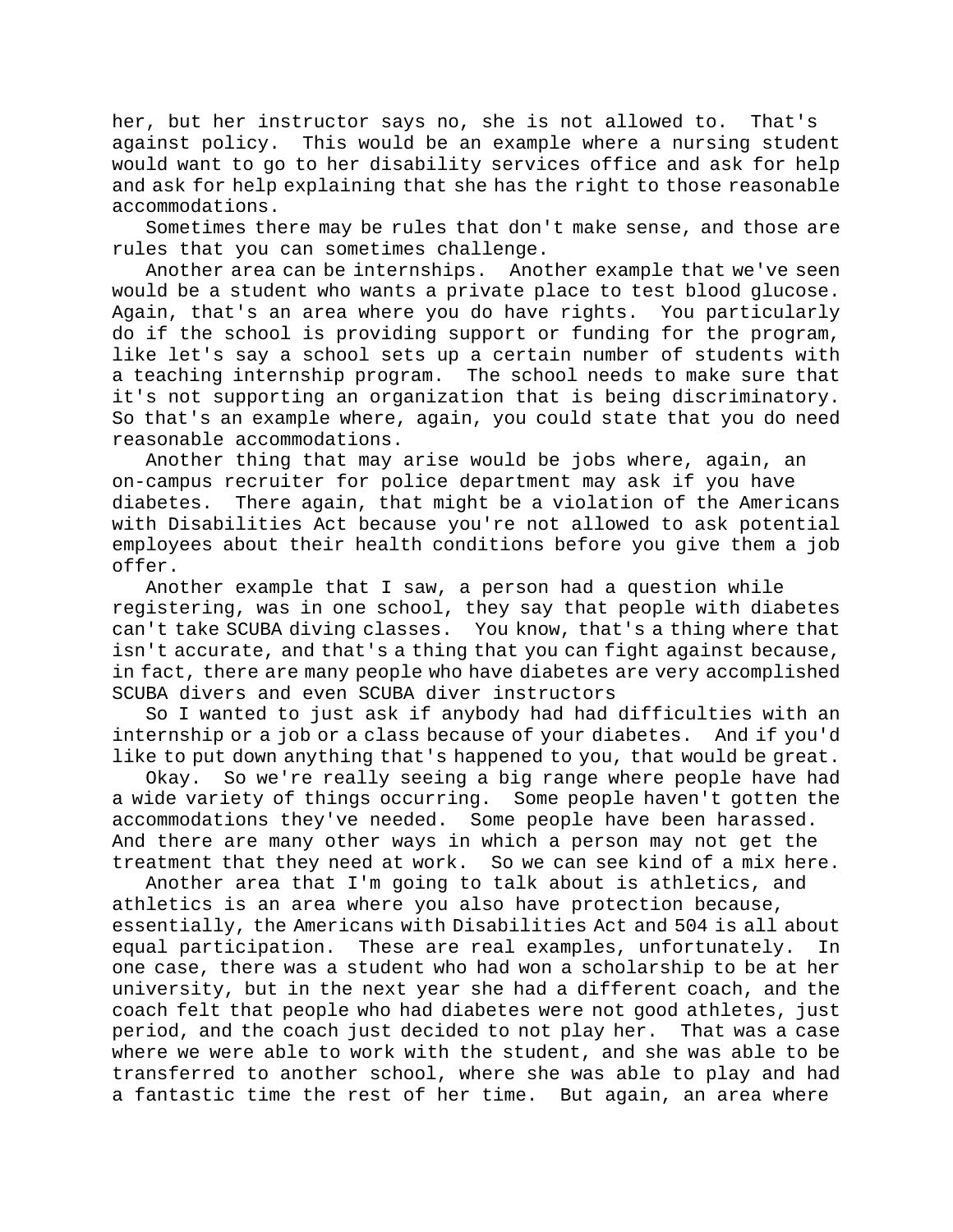issues can come up.

Another issue that we've seen is there might be an issue with medical IDs. We sometimes see, especially in cross-country, track, and a few other sports, a policy that may say no jewelry. Well, in this kind of case, you can fight against that because is it really going to really change the entire way that cross-country is run if you have your medical ID bracelet? It certainly won't. So that's an issue where you can say you have a right to that.

Another example might be a student misses practice because she has DKA and the coach doesn't play her in her next game, but she plays the next. Here, if the student were to complain about that, I think it would not go very far because regular attendance before a game is something that is essential to coaching and is essential to athletics. However, if this same thing happened and she had DKA and missed one game and then the coach said that because of this you're no longer welcome on the team, then that would be a case of discrimination. And one of the things that is important to recognize is I think we are so used to thinking about accommodations in the academic setting, and we are so used to thinking about diabetes and college in terms of accommodations and not about unfair treatment or harassment, and it's important to recognize that if you are not being treated fairly because of your diabetes, just like a person who may not be treated fairly because of their gender or their race or their national origin, you also have a right to fair treatment under civil rights laws.

Now I am going to turn it over to Sara.

>> SARA NICASTRO: Hi, everyone. My name is Sara Nicastro, and I have a Masters of Education in college student affairs, so basically, that means that I work with college students everywhere but as a faculty member teaching academic courses in the classroom.

I was actually filling out my application for my graduate program in college student affairs while in the hospital after being diagnosed with type 1 diabetes in 2003. So in the past 12 years, I've worked in new student orientation, in academic advising, in career counseling, and also in disability services.

As I mentioned, I knew I wanted to work with college students, but after I was diagnosed and learned more about type 1 diabetes, I realized how much work there was that we could do to help college students with type 1.

As a college administrator, as far as receiving accommodations and having a happy, pleasant, successful college experience, the first thing I'd like to say is you'll often find that, as administrators, we like to be in charge of our space. So whether that means a classroom or their academic department or the student activity or anything like that, they -- or we -- like to feel that we are in charge. So it typically provides a better situation if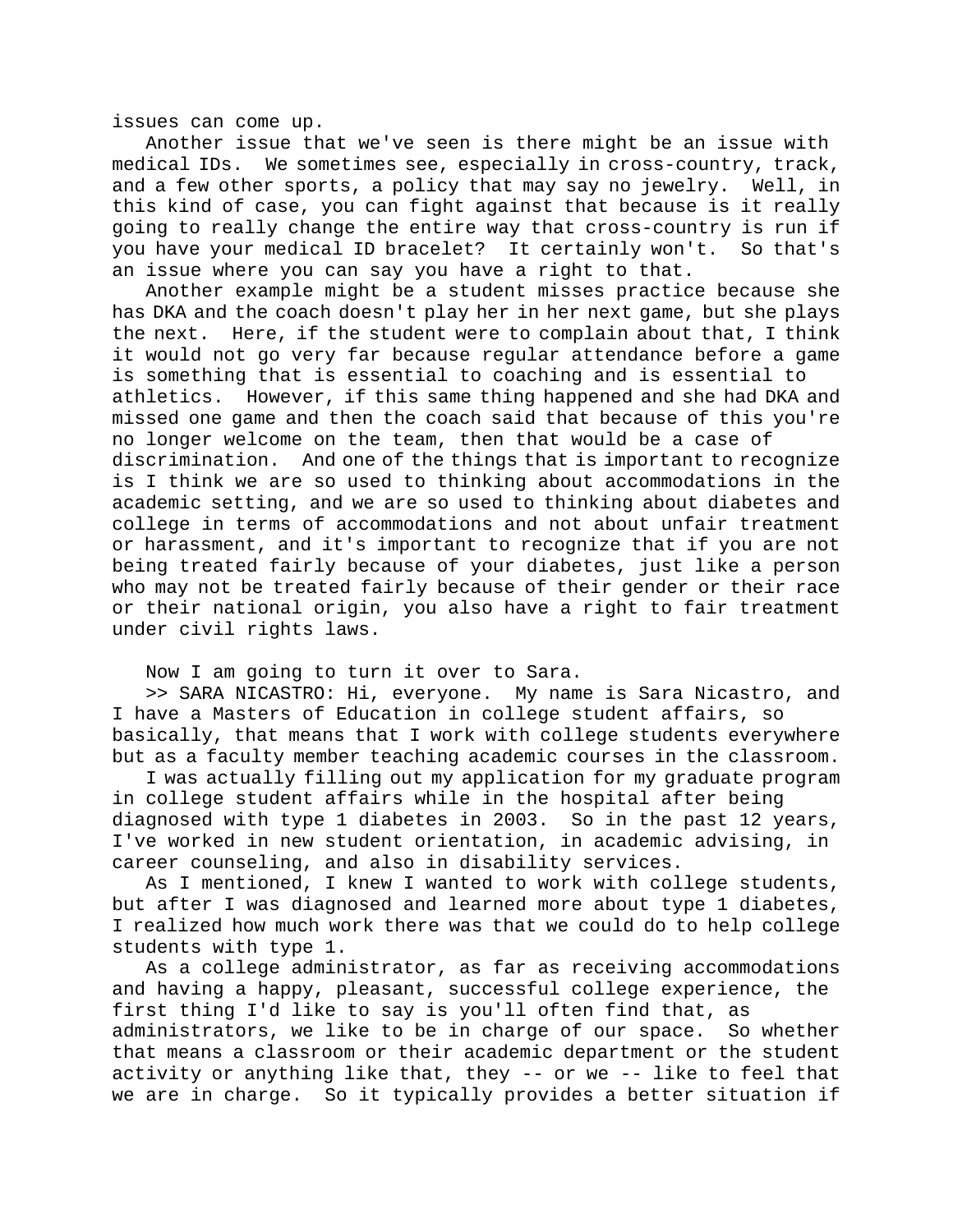they have information about your accommodations and your requests before there's a problem. We picked our jobs because we like to help students. That's why I picked it as a career. That's why my colleagues picked it as a career. We love helping students transition into being adults, and we want them to succeed. But we need the information to make that happen.

So that would be my overall advice as far as communicating with administrators.

I notice that about half of the people who are in this webinar are parents, and you may have heard yourself referred to as helicopter parents. This generation is usually called the millennial generation, and then their parents are mocked for being helicopter parents. And if you haven't heard that term, it's because as opposed to previous generations, they're seen as more involved in every aspect of their child's life, and they are Sid to hover like helicopters. This can, obviously, be more apparent for parents of children with diabetes.

You'll often hear that this is a negative thing, and I am here to tell you that that is not necessarily true. So I say take pride in being a helicopter parent as long as you're hovering with the same message as those college administrators. We welcome your assistance. But if you are going to hover, hover to help us. So get involved with the school, learn about the policies, find out how you can help.

So if registration time is coming up and you are aware of that because you've seen that on your student's college website, hover with that message of have you registered for classes, that type of thing.

Where it becomes a problem is when parents try to work around their students or without their student to be involved. And that's a problem for a couple different reasons. The first reason is because the staff, faculty, and administrators at the college are trying to train your students to become adults and to be able to make their own decisions and to be interdependent with the other people in their life but to be able to sort of do things on their own. So if their parents are continuing to swoop in and help them, we're taking a step back in that.

Then the second reason is often because of FERPA, which I see a question in the chat about what is FERPA, and that's the Family Educational Rights and Privacy Act, and that's what the school is allowed to share about students with other people who attend the college. It does limit the amount of information administrators can give to the parent, depending on whether the school tends to be strictly interpreting FERPA. Often schools will have FERPA waivers where a student can waive certain FERPA rights to their parents or to other people. So that's a few things to be aware of as parents if you're communicating with administrators at the college.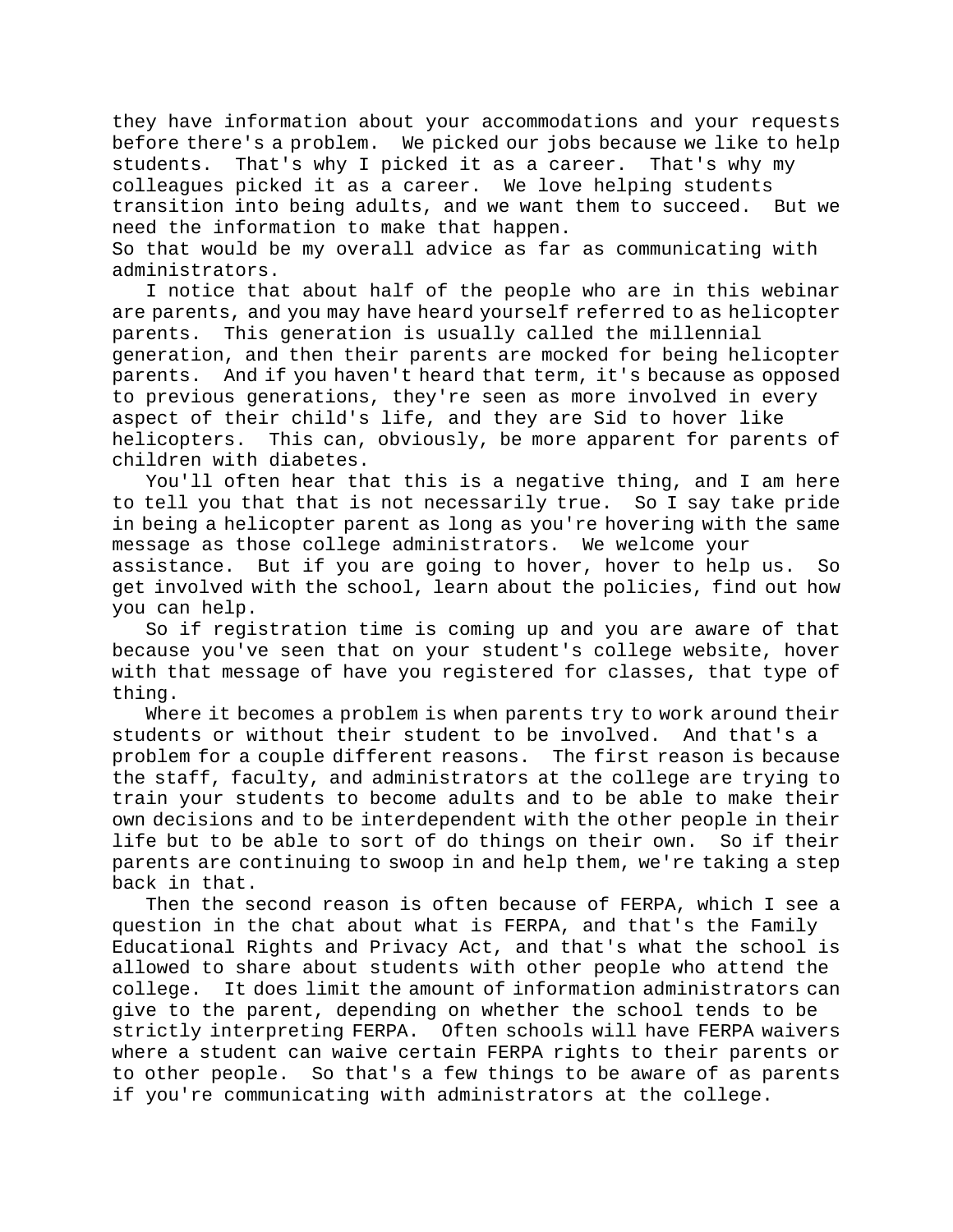Regarding that as well, in the privacy and sharing of information, I think College Diabetes Network touched on this a little bit earlier in the presentation, but the school may also have a student waive part of their FERPA rights to certain documentation so they can share accommodations with those who are providing support services. So this would include professionals like the people who are in charge of residence halls or dining services or anyone else involved in situations that may require accommodations. But this is done on a need-to-know basis. So it's only if they need to be aware of the accommodations that are being provided. And everyone isn't entitled to all the information that is on file in the disability services office. So most often they will just be given the accommodation information, and I will talk about what that will look like in a second.

That can then -- the faculty member, for example, can confirm with the office, the disability service office, that the accommodations are recommended based on what's on file. So they don't get to know what's on file, but they can confirm that those are the recommended accommodations.

It could happen -- and I have very, very, very rarely seen this - that a professor would need more information on the nature of the disability. So that would be whether it's a medical disability or a learning disability or a different type of disability to ensure that the appropriate accommodations take place. So again, this would not be Sally has type 1 diabetes, but in general, type 1 diabetes is a medical disability. So it's highly, highly, highly unlikely that an administrator would ever need any type of report of that nature, and I've never seen it provided without that student filling out a separate waiver of rights if that information is disclosed. So it is typically on a continuum, but most -- most -- most likely it is just providing a letter of accommodations.

So how does a student get accommodations? So once you have located the office that manages accommodations for your institution, you need to provide them with medical documentation. So this should include your diagnosis, the clarification of diabetes as a disability, which the Americans with Disabilities Act clarifies it as such, so part of that Act says a physical impairment that limits a major life activity and specifically includes endocrine function as a major life activity. So by definition, having diabetes is a disability that is covered.

So the most important part of this form is that it needs to include requests for specific accommodations and connecting that to why diabetes requires that accommodation.

So this is an example of an accommodation letter. And if you want to see some samples, medical documentation, accommodation letters, you can find them on the American Diabetes Association website, and you can see the link there.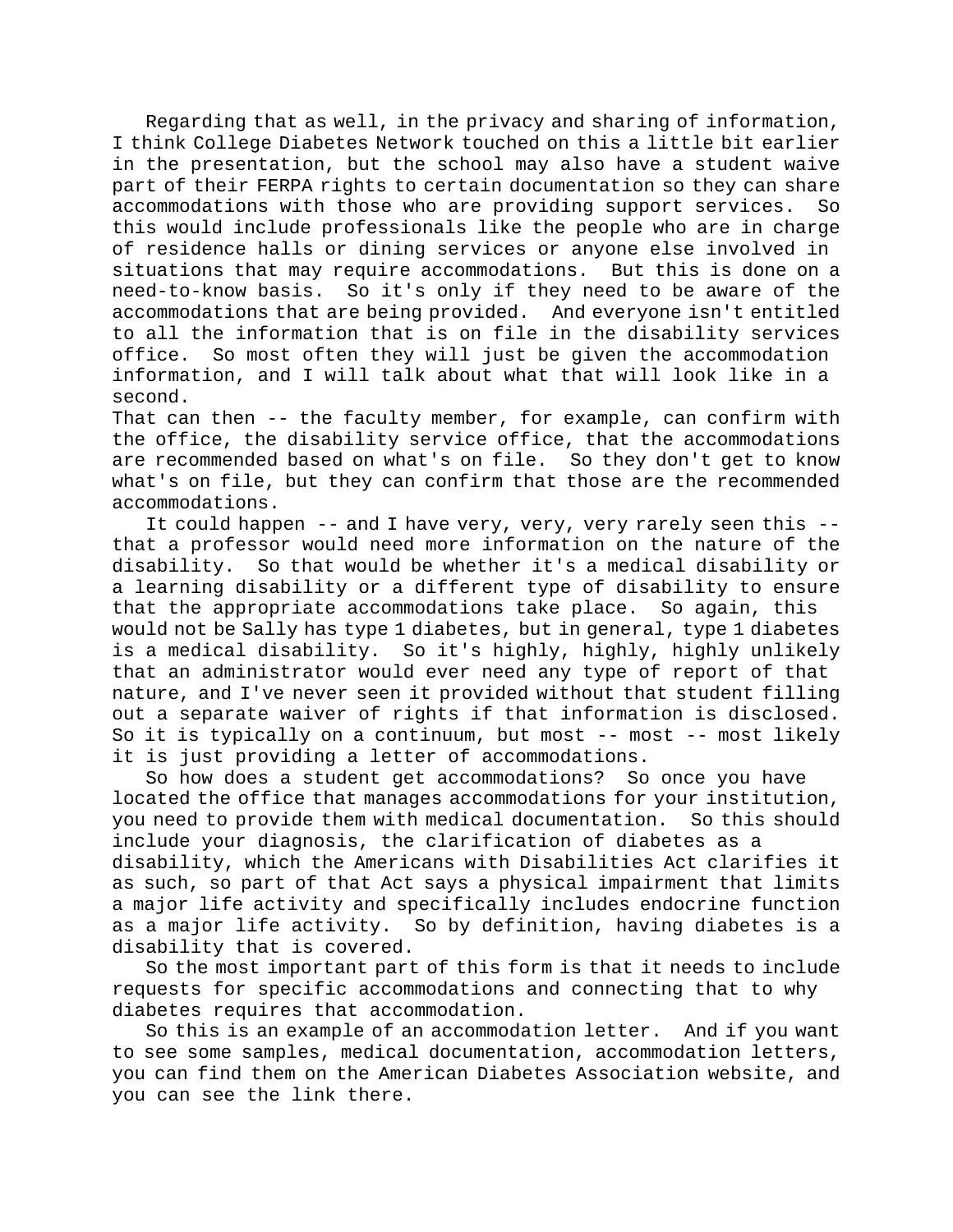0 So you will take that letter to the disability services office, at which point there would be a meeting with whoever is in charge of accommodations at your institution, and a letter will be drafted to give to professors. Typically, your school will have a system to get that in place, so often you can choose whether you would like to hand deliver those letters or have the accommodations sent directly to the professor. Most schools during new faculty orientation will have some sort of training session on accommodations for faculty where they are reminded to keep that accommodation information confidential.

Students will often choose to give the accommodation letter to their professors at the end of the first class session, or they may choose to visit a professor during office hours to discuss accommodations, especially if you think it's helpful to familiarize them with your diabetes technology. I know that I wear a pump and a CGM, and those things can beep. So if I wanted to -- that wouldn't be written in the accommodation letter, but I might want to let them know that that might happen and make them aware of that.

I would remind you to be careful about doing this between classes. Just like a college student may have another class that they're trying to run off to, the professor might be headed to their next class as well. I would also suggest during one of the classes I had someone interrupted going over the syllabus to let me know about their accommodations, which means they also let the entire rest of the classroom know about their accommodations, and that conversation, both for the privacy of that student and for the class structure,<br>would probably have been better handled outside of class. So it's would probably have been better handled outside of class. always a good idea to take care of those things privately and to remember to be aware of that faculty member's time.

If you would like to see some sample accommodation letters, you can also find that on the American Diabetes Association website, and you can see the link listed there. Each college institution typically has a form, as you can see, this is a form letter, but it would have forms that the person in charge of accommodations would mark off and let the faculty member know what those accommodations are.

So some common accommodations that you would see is the ability to check blood glucose in the classroom. The ability to have a personal refrigerator for medical supplies in a residence hall room. Priority housing registration. This can be important if you need access to certain things, like a kitchen or closeness to -- for on larger campuses, closeness to the medical center or whatever. Using housing registration is done on a priority basis on class level and a few other things, and so you may need to get priority housing registration to get in a place that works with your diabetes.

Rescheduling of exams if experiencing an out-of-range blood sugar, so having that written ahead of time. As College Diabetes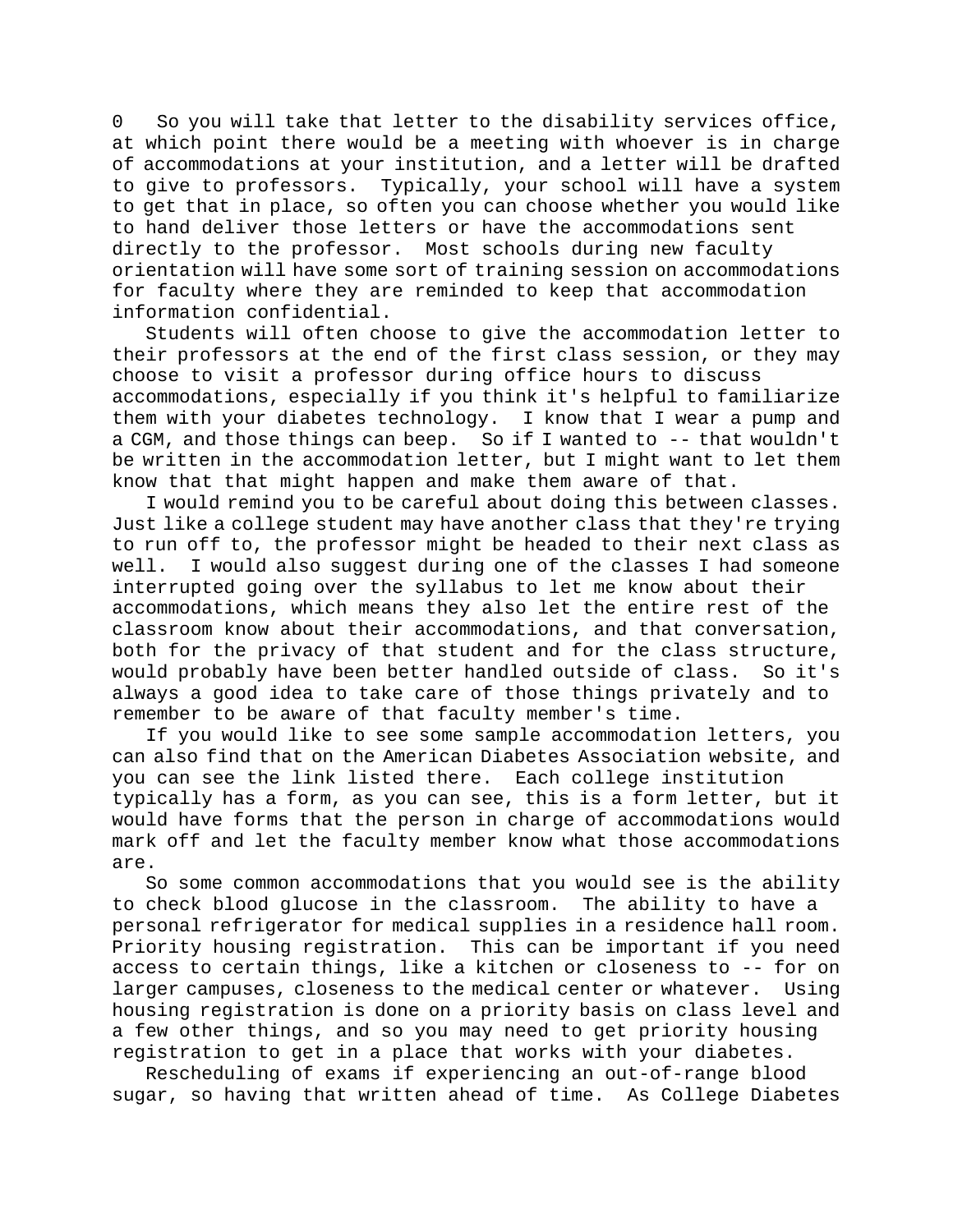Network mentioned earlier, if you fail that exam because you have a high blood sugar, you can't go backwards. So it's, you know, having that written into your accommodation can be a positive thing for you.

If it's a long exam, you may have it written as an accommodation to offer breaks between separate sections of the exam so that you can check your blood glucose.

A lot of courses have very strict attendance policy, attendance policy where you might be dropped from the course if you miss a certain amount of classes, and so you can have attendance accommodations written into your accommodation plan. And much like housing registration, often class registration can be something that's done by class standing and by GPA and other things like that, so it may be written into your accommodation plan that you would need priority class registration. Typically it would be if you needed to make sure there was time for meals or if you know that -- if your doctor writes that you have a particular struggle with dawn phenomenon or something like that, they can assist you in getting priority course

registration so your course registration fits with your diabetes. Some things that are not typically seen in higher education that are often in K-12, that would be training of others in diabetes care. It's unlikely that someone would be officially trained, which is, as an administrator, why I think it's important to build relationships with those around you, and as you build relationships with others that are going through that college experience, you can begin to introduce them to emergency care. So you might let them know where your supplies are, or you may, as you develop that relationship with your roommate, perhaps show them glucasol.

It may be helpful to explain your diabetes to a person in charge of a residence hall. Often that person's title would be Residence Director or Area Coordinator or something like that.

As Katharine mentioned a few moments ago, we really don't necessarily, based off diabetes alone, need extra time on exams. So it's unlikely that you would see time and a half or anything like that on exams. It's more often written that you would need exam breaks. So it might be written that the exam is proctored and given elsewhere so that breaks can be accomplished, which might be difficult to do in a traditional classroom.

It's unlikely that you would see an exemption from a course requirement. So colleges must provide an equal opportunity for all students, but they can't fundamentally alter the nature of a program. So you may have an accommodation that would help you meet a course requirement, but it's unlikely that that requirement would be waived entirely.

So at the last college I worked at, part of the gen ed curriculum was a physical education course. So you might have an accommodation that describes your participation in the physical education course, but you would not be waived entirely from taking that physical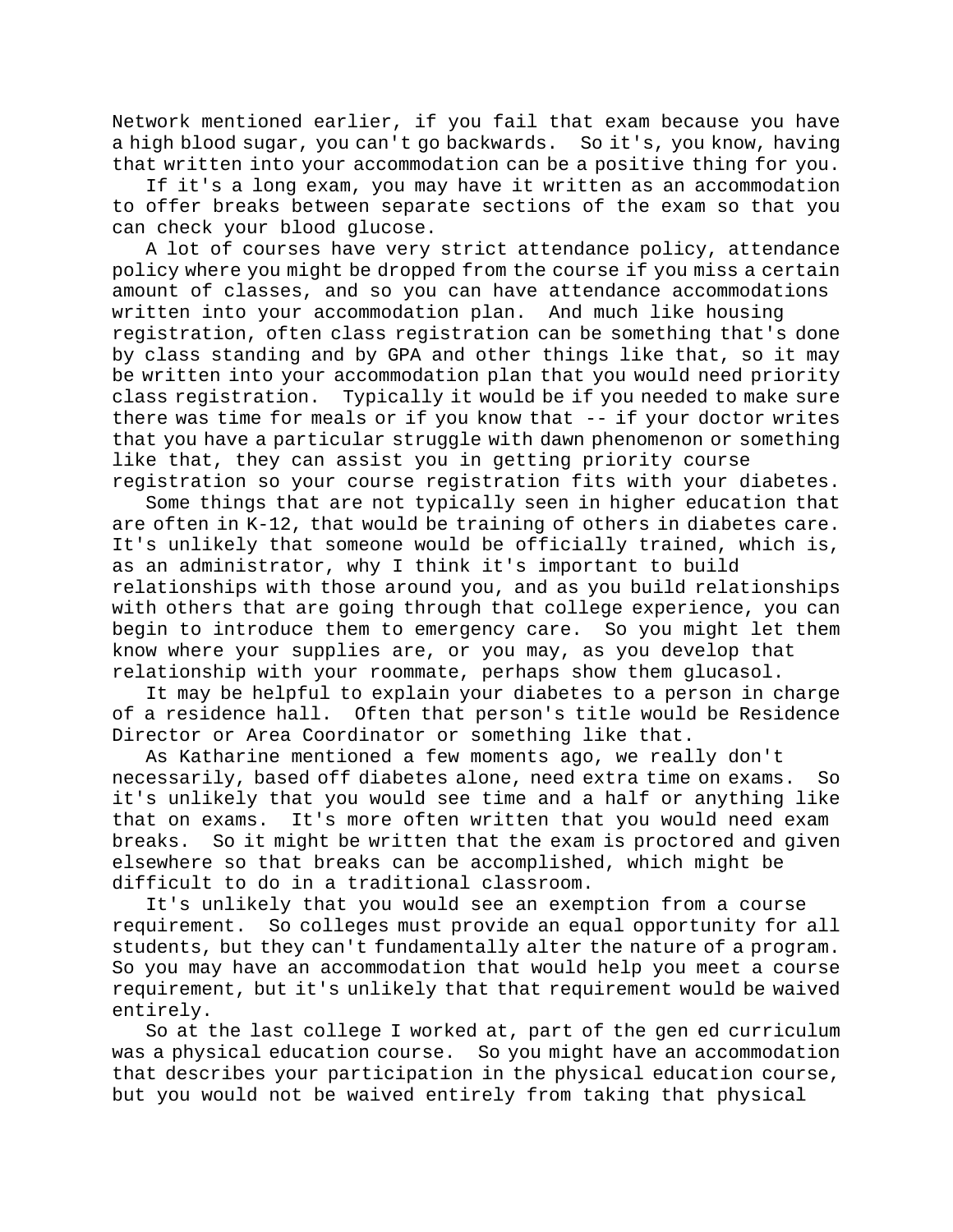education course.

And I -- the thing that I want -- if you remember nothing else from what I've said during my session, the most important thing that I want to stress is that accommodations aren't retroactive. So I spend a lot of time with other people with diabetes, and they say how lucky they are that they've never needed accommodations. But that luck won't help them at all if they actually do need them. So it's better to have them on record, on file with the disability services office, and never have to rely on them than to get in a situation where you wish something could have been done. So I think everyone with diabetes who is headed off to college or in college should absolutely get accommodations and protect your rights and your college experience.

And now I'm going to transfer it back over to Katharine, I believe.

>> KATHARINE GORDON: Yes. Well, thank you, Sara, and I wanted to now just talk a little bit about some of the ways we can resolve problems. One of the reasons we structured the webinar as we did is we wanted to focus that the real area where you can get what you need and make full use of your college experience is to work at the very beginning in education and negotiation and in understanding that a lot of times you may run into misunderstandings due to lack of knowledge or because of lack of knowing what resources are. So very, very much so, education and negotiation are the key to solving problems at the college level in a very, very profound way. So we wanted to very much emphasize that. But we also want to let you know that sometimes there are cases of discrimination that cannot be fixed just through education, through a discussion with your professor, and that's where I wanted to just let you know that there are many other avenues. If you feel that your rights have been violated, you can contact the Office of Civil Rights of the Department of Education. You can contact the Department of Justice or state agencies. Or even a lawsuit in federal or state court. These issues will be pretty rare, but they may be possible. Sometimes the law doesn't cover it, and that's where sometimes we need to change the law. With the initial passage of the Americans with Disabilities Act and a further law change to make it more clear that people with disabilities were fully protected.

So this is just our mantra is educate, negotiate, litigate, legislate. It's an it's escalation of trying to resolve a problem. The reason we use it is because I think it's the best way and most effective so people can be treated fairly.

And I wanted to let you know that if you are having any problems, we've seen some questions that you've given us which we will try to respond to, but if you are having any problems, please don't hesitate to call 1-800-DIABETES, and you can talk with myself or one of the other legal advocates who are also attorneys. We generally cannot represent you, but we can give you a lot of detailed free information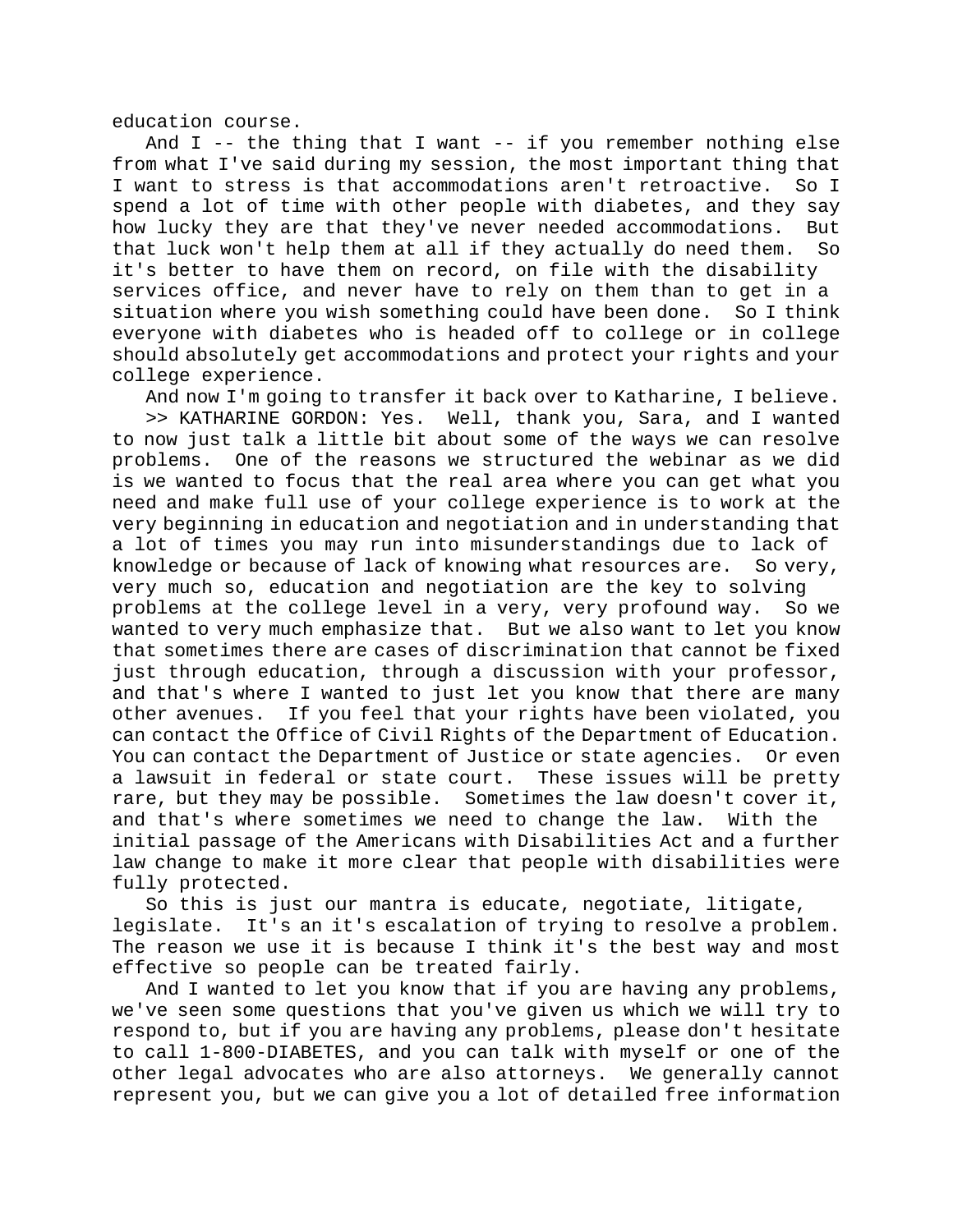and assistance, and in some cases, we can connect you to attorneys when it may be appropriate. As I said before the case of the -- of the college student in the athletic situation, by having a fantastic volunteer attorney, we were able to get a very good result for her.

Now, I also wanted to ask you something that you can do because we need help in many, many ways to have people with diabetes being treated fairly. One example of that is that many of you have benefited from K-12 laws, safe at school laws, where it's been changed so that you can get the diabetes care you need when you are a kindergartner, when you are a first grader, when you are a high schooler. One of the things we are doing is campaigns in many states to try to have better state laws for kids in K-12. So there are many, many ways you can be an advocate. I ask you to text ACTNOW to 69866 if you would like to learn how you can be a voice for the rights of everybody with diabetes.

And now I am going to turn it back over to Sara for just a little bit.

>> SARA NICASTRO: And I -- this is Sara. I don't have an organization, I don't have a nonprofit, but I am a person living with diabetes, and I have a website, and it's momentsofwonderful.com, and on that site, I just share my experiences, being an adult living with type 1 diabetes who was diagnosed during college. There's a couple other links on that site to connect you to the rest of the diabetes online community. I know that living with type 1 sometimes feels like you are all alone. It's easy to hide your diabetes. Unless someone spots my pump, they don't know that I'm any different than anyone else walking around the college campus or walking around the job. So connecting to the diabetes online community has been so valuable to me, and so as a student with diabetes, a parent, anyone else listening to this webinar, please, if that's something you are comfortable with, connect with the online diabetes community.

A project I feel so strongly in is the You Can Do This Project. What that is is simply people with diabetes supporting and encouraging each other, being a light in someone else's darkness. So as you head off to college or as your student heads off to college, you may be particularly worried about something. There is an entire category on the You Can Do This Project website, and you can see the link there, of people who have recorded videos about their college experience, sharing what their successes were, what their challenges were, and the whole point of the project is to remind you that you can do this and you can be successful and sharing ways that we've done that together. So please check out that project.

And now I am going to pass it to College Diabetes Network.

>> So I know that there were a few questions throughout the webinar tonight. We are the College Diabetes Network, and you can go to our website at collegediabetesnetwork.org. We connect students with diabetes on campuses across the country. We have about 40 chapters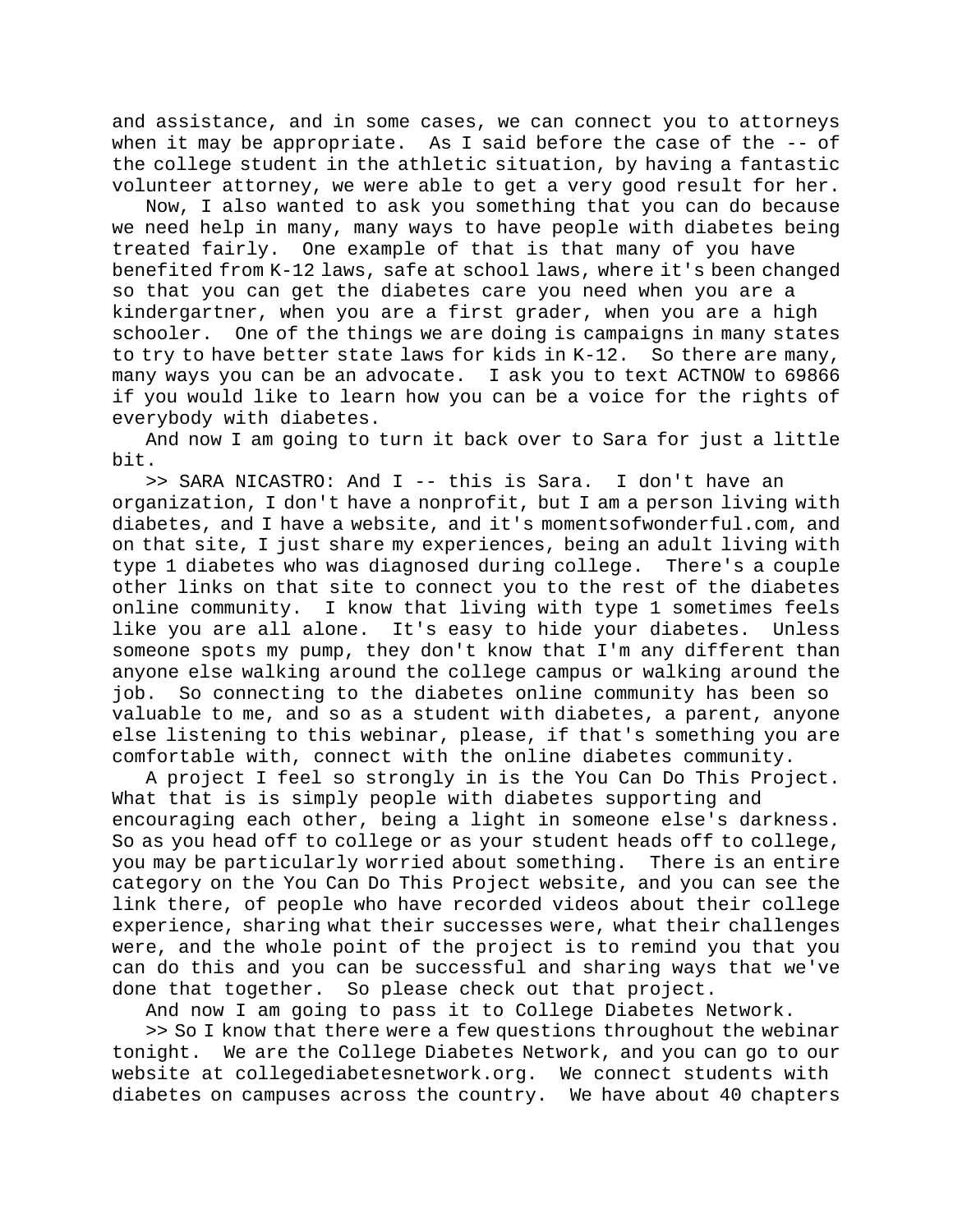right now, and we also provide students with the information and resources that they need to succeed, both in preparing to go away to school and once they get there. Among the many resources we provide is scholarship information for students with diabetes. I know that there were a few questions about that, so that's available on our website. We also have a student blog and information about all the different campus chapters that we have. And I know that there are a lot of parents out there tonight. We also provide information and resources for parents whose students are making the transition from high school to college and whose students are already in college. So definitely check us out and reach out to us with any questions that you may have.

And we also wanted to remind everybody that there's a brief survey at the end of this, so if you could fill that out, we would really appreciate it.

>> And we wanted to just really thank you all for participating in the webinar, and again, you can be in contact with us at any point, and I realize that we don't have a lot of time for questions, but I wanted to just try to answer a few, and I also wanted to recognize that Novo Nordisk has been very supportive in a lot of legal advocacy efforts.

So one of the questions that I saw was that do you have to register for accommodations at any particular point? You don't have to register at any particular point, like a particular cut-off deadline, but as Sara emphasized, retroactive accommodations probably won't be possible. There was one question regarding if you were three semesters in. Again, if you need to have accommodations in your fourth semester, you certainly can ask for that.

One question on high blood alcohol and diabetes. Usually you occasionally can show blood alcohol if you have hyperglycemia, high blood glucose, but never low, so that's very, very rarely an issue where there's a medical reason for the blood alcohol content.

And I think we're about ready to go, and I wanted to just see whether or not, Sara, if you have any last things to add.

>> SARA NICASTRO: I'm just looking through the question list to see if there's anything that we can answer in two minutes. I know a couple people said do you have to file accommodations every semester? You don't have to file accommodations every semester, but the office often will have you check in and see that those accommodations are still appropriate for the courses you are taking at that time.

Someone said when do you work on priority housing registration? If you are a student or if the person that asked that question is an incoming student, that is -- the housing registration for their first semester is typically done during the summer, so you would want to be in contact with the -- if your student has been admitted to the university, get in contact with that Housing Department and the